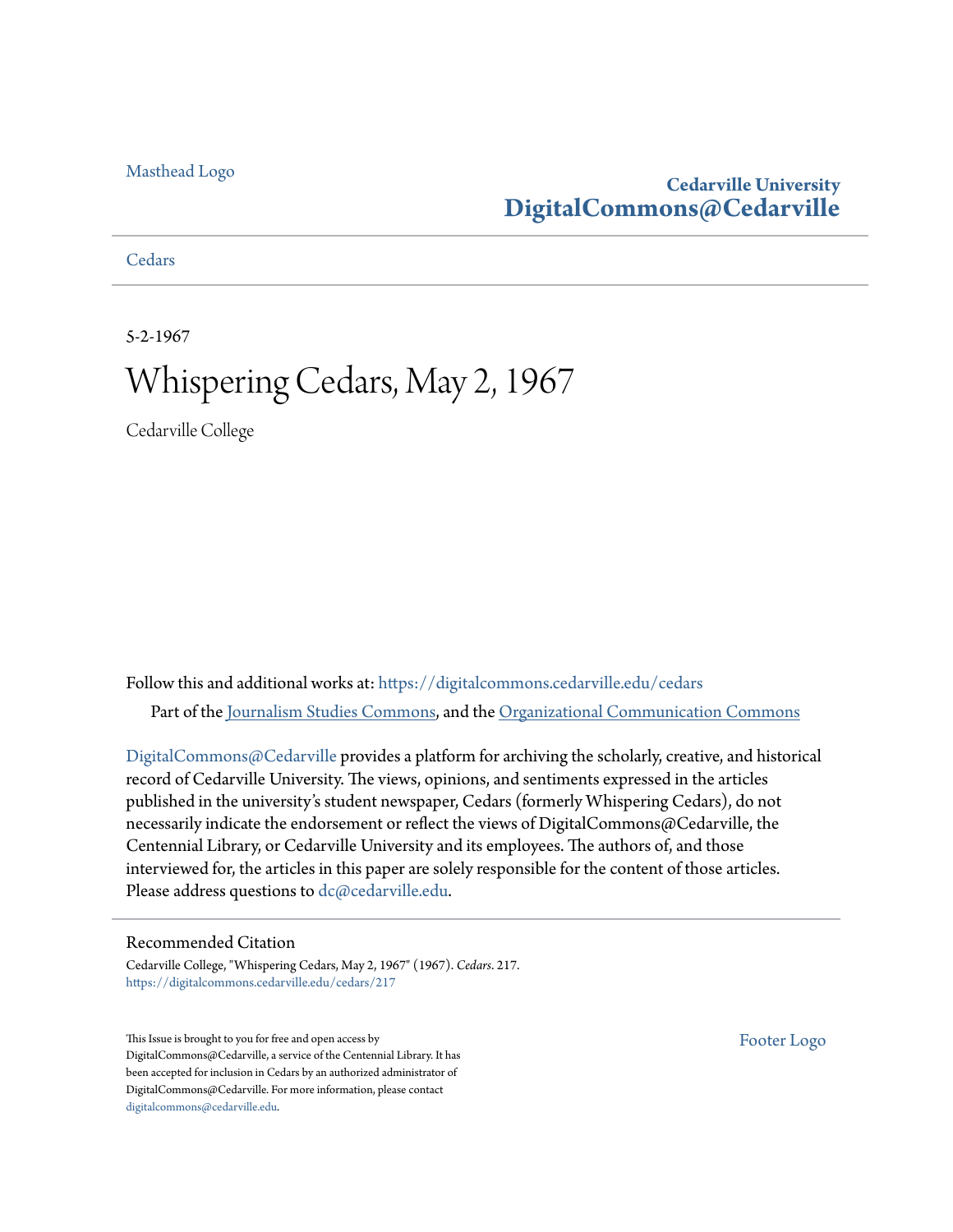

WHISPERING GEDARS

Volume 13, Number 12



Steve Leiby contributes while other debaters take note. The debaters from left to right are Bob Schwarz, Hal Lenke, Steve Leiby and Jim Phipps.

# *Debate Creates* **Healthy Thought**

"This will be a relaxed eve-<br>ning," said Dr. Reed on April 17, as he introduced two debate teams to the audience in Alford Auditorium. Visiting from Antioch College of the Student Humanist Club, and Bob Schwartz, chairman of the Antioch Committee to End War in Viet Nam. Meeting them head on were Steve Leiby and Jim Phipps of Cedarville College, and the topic under discussion was "Is the Presence of U.S. Troops in Vietnam Justifi-able?"

Dr. Reed set the mood of the evening by conducting an informal debate which later opened into a forum with audience participation. "No war over ideas," said Dr. Reed. "We are just here to<br>talk about them."

Steve Leiby and Jim Phipps, a neatly-suited, starchedcollar contrast to the more informal appearance of their opponents, made a competent crisp presentation of the usual conservative arguments favoring U.S. presence in Vietnam.

# Pro-Viet Student Rally Draws Wide Publicity

and draft card burnings. However, while these 160,- 000 citizens, mostly collegeage young people, were pro-<br>testing United States policy<br>in Vietnam, around 250 Cedarville students were showing their belief that the

## Orwell's "1984" Will Be Produced

Under the direction of Mrs. Miriam Maddox, the Cedarville College dramatics de-George Orwell's 1984 on May 12 and 13.

Mr. Paul Gathany is as-<br>sistant director, and Katie Walker is serving as student director.

He asked if perhaps we were not being deluded into a mistaken belief that we were fighting for the sake of V i e t namese independence, our own protection from<br>Communism, and the general safety of the free world,<br>when in fact we are merely fighting for a small clique<br>of men who want to retain their position in the South Vietnamese government.

Robert Owens, Wilton E. Ha:1, Jr., and William A. Miles, Jr. dramatized this<br>novel which poses questions about moral problems of usage of modern power potential.

Jim Stockwell has the male lead as Winston Smith, and Glenda Gillenwater the female lead as Comrade Julia. Robie Ison plays Comrade<br>O'Brien. O'Brien.

United States should be in<br>Vietnam.<br>A group of girls in Wil-<br>liams Hall first planned this<br>rally because they felt that<br>there were too many anti-<br>Vietnam demonstrations which were not countered by loyalty rallies.

The program began as Tim Jertberg and Ron Allerton the Science Building and the<br>crowd sang the "Star<br>Spangled Banner." WCRD provided the sound equip-<br>ment and engineering to ment and engineering to<br>broadcast and record the<br>invocation.by.Mr.Al.Monroe, advisor of the Conservative Club; and brief talks by Joe Snider, Editor of the Whispering Cedars, and Jim Phipp, a member of the Conservative Club.

On April 15, cities such as New York, San Francisco, and Washington D.C. were disrupted by demonstrations

> Patty France led the singing<br>of "Freedom Isn't Free," and the pep band, under the direction of Dr. Warren Webber, closed with "America the Beautiful."

The unusual approach to this very complex topic by the visitors was refreshing, for the opinions found on the 'Cedarville campus tend to be disappointingly uniform. Hal Lenke advanced characteristically humanistic opposi- tions to the U.S. intervention, questioning our right as <sup>a</sup> country to take upon our-<br>selves the audacity of med-<br>dling in the concerns of an-

# *Government Con erence Succeeds In Spite Of Meager Attendance*

On Saturday, April 15, the exchange factual information so -<br>third annual Ohio Small Col-<br>about the participating sign third annual Ohio Small Col-<br>lege Student Government schools established a work-Conference met at Cedar- ingunderstanding from which

This year, following confer-<br>eeu. Defiance College rep-<br>ences at Ashland College and<br>most to this period.<br>Defiance College, Cedarville most to this period.<br>Defiance College, Cedarville most to this period.<br>invited Ohio col size not in excess of 2000.

about the Junior-Senior Banquet is kept confidential but some of the details have been made available. This year there will be several new innovations, one of which is a fountain. Bring your pen- nies and wishes. The music is coming from Muncie, Indiana,  $22 \times 22$  will be the MC for the evening and the guest speaker is  $\ldots$  ?

Other cast members are Bob King, Laurene Kytle, Janie Ashby, Tim Warren, Jim Gunlock, Jane Tibbett, Margaret Brewer, and Shir- ley French.



Jim Phipps addresses student rally in support of U.S. Vietnam policy.

other country.<br>One of his greatest concerns was that the young men of this country have the free-<br>dom to make their own decision about participating in the war, particularly stress- ing that information about conscientious objection be more available. He questioned whether our fear of the Communists was leading us to die unwisely, and suggested that we view a Communist merely as some one with a different education than ours. "If you wanted to do something constructive you could recruit some communists at Cedarville and re-educate them. Bob Schwartz felt the U.S. was not as welcomed and supported by the South Viet-<br>namese as is popularly believed. He viewed some unpleasant aspects of U.S. ac tion in Vietnam, such as the inability of differentiating between civilians and soldiers causing the deaths of countless innocent Vietnamese.

Committee chairman Mike Woodend and his seven col  $laborators - Margaret$ laborators — Margaret<br>Brewer, JoeHollaway, Cathy<br>Hubbard, Lynn Lescure, Carol Scott, Byron Shearer and Buzz Sweeney — have<br>worked long and diligently to bring you "the best ban-

ville College. further discussion could pro-<br>This year, following confer-<br> $\begin{array}{c} \text{ceed.} \text{Defiance College rep-} \\ \text{res:} \text{contributed} \end{array}$ ceed. Defiance College repres entatives contributed m)st to this period.

 WHIO Television, WONE Radio, and the Xenia Daily Gazette covered the event. Approximately seven tele vision stations, thirty radio stations, twenty newspapers all over the state, and the United Press International also carried stories.

by United Press International along with the report of the conference.

The afternoon was taken up with  $small$ -necessarily



Left to right: Angel Colon of Rio Grande, Greg Morton of Defiance, Michael Hamilton of Cedarville, and Jonathan Sonneborn of Baldwin-Wallace.

# Juniors Finally Are Paying Honors Long Due The Seniors

The junior class of Cedar ville College recently issued<br>invitations to the annual Junior-Senior Banquet to be held May sixth at six thirty in the Hall of Mirrors at the Netherland Hilton Hotel in Cincinnati.

Friday, April 21, at 8: 00 in Alford Auditorium, Cedarville students and faculty were privileged to hear the annual spring concert, "With a Voice of Singing, **"** present-<br>ed by the Choralaires.

M u ch of the information

The group, in formal at-<br>tire, exerted a spirit of vitality and freshness as they sang and provided a most enjoyable evening for all who attended.

Participating in the conference were nine representa tives from Defiance, Baldwin-Wallace, and Rio Grande. About an equal number of Cedarville representatives attended.

An introductory period to

Dean Richard Macintosh and President James T. Jeremiah addressed the assembled delegates from all four colleges at the one o'clock luncheon. A rather ambigu-<br>ous summary of Dr. Jereous summary of Dr. Jere- miah's remarks was carried so - discussion groups on<br>administration-student government relations, student apathy, campus publications, social and academic struc-<br>tures of the colleges, and other items of spontaneous origin.



The Choralaires sing in concert under the direction of Mr. Paul Vanderkoy.

# Choralaires In Spring Concert

Under the direction of Paul A. Vanderkoy and assistant direction of Larry Pugh the group presented a medley

of religious, folk and popular songs, including such num-<br>bers as "Autumn Leaves," "Milk and Honey,• and "Hap- piness Is."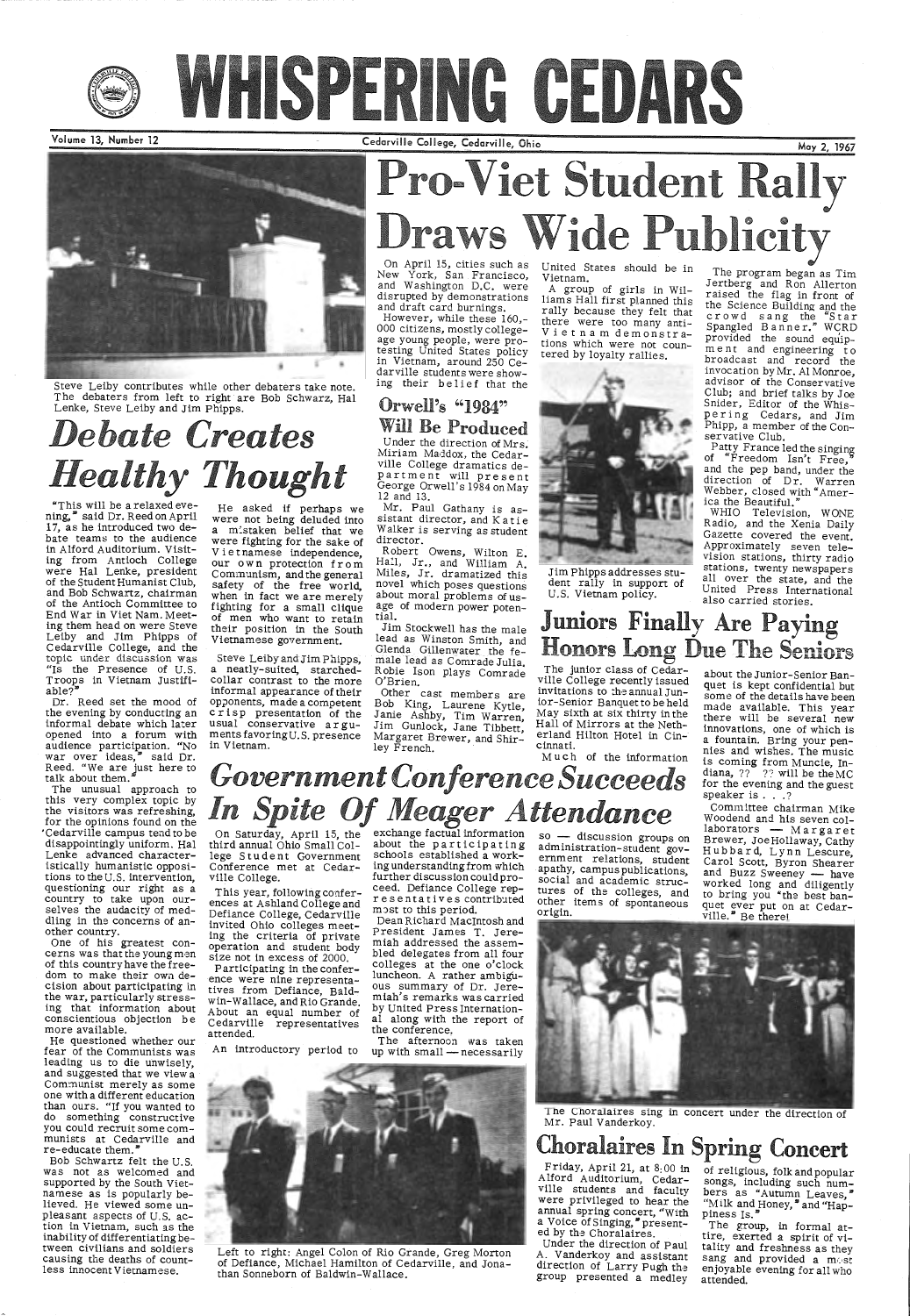# Editorial Not With A Bang...

This is it for Whispering Cedars this year. There is a little bit of the school year left, but no budget and the presses have creaked to a halt for lack of lubricating green.

Since communication is one of the most important and<br>difficult tasks which face people, I am very grateful for the<br>experience Whispering Cedars has given me this year. No<br>class could have taught me the problems of conveyin

specific problems in student life, but rather have tried to sulted in some misunderstanding, but it was a good chal-lenge.

Yes, we had it for a day here at Cedarville. April 14, 1967, a number of the Freshman women of our college family dressed for a day in the things of femininity in place of the accouterments of the sexy look. The occasion was a program sponsored by the Freshmen depicting the "Gay 90's".

Now, may I ask this; Are normal people stimulated to evil thinking by something<br>not appearing evil or by something that does appear evil? Which? All right, if you answered as you would be expected to answer, there are<br>only two conclusions we may draw: Either the majority of<br>the male constituance is not normal, or the appearance<br>of the majority of the female<br>constituancy is evil. Does this carry any implications for you, my friend?

It is thankworthy that we can<br>
Christian women know that<br>
Compare Cedarville College<br>
the male is after survey to

I would like to thank all of the staff members who have and cooperation from these individuals, there would have<br>been no Whispering Cedars. One person who provided in-<br>valuable assistance at the beginning of the year when we were<br>all learning what was happening in the strange w visor to Whispering Cedars this year with no credit which he certainly deserves.

Thanks again for the chance to be your editor. So long.

# *Fe~inine For A Day*

Here, the occasion itself is not the topic, rather the topic<br>is: Femininity versus sex<br>appeal, or as a recent chapel speaker might say, stepping <sup>s</sup>tones versus stumbling blocks.

compare Cedarville College the male is often aroused to women with secular campus  $\frac{1}{2}$  carried impulse margly by the women with secular campus<br>women and be proud of ours sexual impulse merely by the women and be proud of ours<br>in their relative modesty. Iow neckline, a bare shoulder<br>But then, all considered, or the female figure in gen-<br>periencing those moments of eral as accentuated by tight<br>periencing those moments periencing those moments of clothing? And does she have<br>soul-searching in our closet<br>of prayer we can be nothing<br>but ashamed upon comparing this impulse is to the spiri-<br>tual welfare of the Christian our women with those unal-<br>terable principles our Re-<br>To attempt to prove that

attitudes and actions. Read it if you will.

# WHISPERING CEDARS May 2, 1967<br>  $\overline{\text{The Editor's$ **Mailbox** *Wants Conservative Leaders*

### Dear Mr. Snider:<br>we are responsible to stand for the Lord Jesus Christ and not compromise with the world.

Miss Deborah Bush was selected last Friday to be editor of next year's Whisper-<br>ing Cedars.<br>Debbie, who is finishing her

work for a B.A. in three years<br>is a Speech major with a minor in history. She is active on the radio staff.

Any students who are in-<br>terested in working with Whispering Cedars should contact Debbie as soon as possible.

To attempt to prove that this deemer has extended to us article is motivated by lov-<br>through the Holy Spirit. ing concern rather than by<br>It has been said that some critical condemnation or It has been said that some critical condemnation, or<br>women dress to be chaste peeve-petting let the followwomen dress to be chaste<br>while others dress to be<br>ing be said: The writer real-<br>chased. Believing this to be<br>somewhat true, but not totally<br>women than men. 2.) There<br>related to our situation we<br>are more Christian women would not ask a Cedarville than Christian men. 3.) There<br>student. "Are you dressing to are probably more dedicated<br>rather, "Are you dressing to cated Christian men. Conrather, "Are you dressing to cated Christian men. Con-<br>appear feminine or to appear clusion? Christian women appear feminine orto appear clusion? Christian women sexy?" Or, again, as our re- are at a disadvantage from cent chapel speaker might the very start. Therefore, it extracture chapel speaker might the very start. Therefore, it as ask it; "Are you dressing to is no wonder, not shame that a stumbling block?" among females This competition a stumbling block?" among females. This compe-<br>When the Holy Spirit in-<br>spired the writing of I Thes- dress habits. Is is possible contest. Those who participated in the state contest were pre-<br>vious winners in their various districts. This year's contest pro- vided competition piano, vocal music, Bible knowledge and public speaking and preaching. The judges selected by the contest chairman, Dr. Warren Webber, were Mrs. Tom Naylor, Mrs. Allen Monroe,<br>and Boyd Griffith in piano; Miss Shirley Byrd, Mr. Da-Vanderkoy in vocal music;



I received a letter from my sister today telling me of the intended pro-Vietnam demonstration on campus. In behalf of myself, and all those here in our C.A.C. compound, let me express a<br>sincere thanks.<br>It gets rather discouraging

reading about so many antidemonstrations. I think the<br>severest shock of all is picking up VC propaganda, while on patrols, quoting the statements of some of our leading government officials.

Trusting the Lord will bless you all in your studies, and testimony. Looking to Sep- tember when I can share some of my blessings back at "Cedars U."

spired the writing of IThes-<br>dress habits. Is is possible<br>salonians 5:22 He didn't say, that this competition, how-<br>"Abstain from all evil," but ever, has developed with only<br>He said, "Abstain from every passive regard fo campus events and student opinion of Cedarville Col- $\frac{N}{N}$ lege produced semimonthly. Editor: Joseph Snider Assistant Editors: Dolores Cooper, Douglas Gottwals, Business Manager: Linda Garlock Advertising Manager: Karolyn Wagner Circulation Manager: Joseph Platek Photographer: William Reed Staff: Beverly Carlson, Laura Field, Donna Hogan, Sam. Kelley, David Kirchner, Barbara Miller, Janet Phenix, James Phipps, Lois Rumage, Rebecca Shamblin, Jon Skillman, Sheila Solomon. ;:~~: .. :.:~:.:;~:::.:\_:\_:\_:;\_ .. :\_:::~:.:\_:\_:\_:\_:\_:\_:\_:\_:\_:\_:\_:\_:\_:\_:\_:\_:::.:\_:\_:\_:\_:\_:\_:\_:\_:\_:\_:\_:\_:::.:\_:\_:\_:\_:\_:.:.:\_:\_:\_:\_:\_:\_ .. :.·.·.·:.·.·.:\_:\_·\_·\_·\_·:.·.·:.·.:~~:~ Dr. Lawlor, Mr. Bergen and Mr. Elmore in Bible knowledge; and Dr. Reed, Mr.<br>Greenwood and Mr. Spencer in public speaking and preaching. Two local girls received first and second place rat- ings in the piano division. Miss Esther Greenwood was the winner, and Miss Carol Lynn Webber was first runner-up. First place winners in each area will compete in a national contest at the GARBC Convention in Seattle, Wash. Winners at the national contest receive a year's tuition<br>to any GARBC-approved college. Second place winners will receive one semester's tuition to one of those colleges. polls. third term.

## DEBBIE BUSH Debbie Bush Is New Editor

vid Matson and Mr. Paul leadership. It is time now, The 1968 elections are already becoming the focus of the political spotlight as the two major parties and sever-<br>al minor parties are casting about in search of capable, or at least vote-getting,<br>leadership. It is time now,<br>too, for the voters to begin watching the political stars for future reference at the On the Democrats' side of the ledger, Lyndon Johnson dropped a bomb on that party's hopes last week when he casually announced that he has changed his mind and that he wishes to run for the If the Democrats stay by tradition and back him, there is a good chance that the Republicans will get a chance at the Presidency if their only candidate is their elephant symbol. Johnson's "Great Society" flop has been political suicide and his only hope is to push the Vietnam war to a conclusion about July of next year. As a vice-president, Hu bert Horatio will probably

Besides her position as head of the newspaper, Debbie<br>hopes to be active in varsity debating next year. Debate is to be more active next year than this.

Debbie is from Cuyahoga Falls, Ohio. She has an older sister, Dorinda, who gradu- ated from Cedarville in 1966 •.

## *GARBC State Talent Contest Held Here*

On Saturday, April 22, sev eral young people from around the state of Ohio gathered on the campus of<br>Cedarville College for the annual Talents for Christ

It is always hard for me to write a letter to the editor because my opinion is lost<br>and perhaps not felt by the majority. However, I feel <sup>I</sup>must say something that is on my mind. Student Government elections have started and will be coming<br>soon. I wonder how many of us take this time seriously or with any prayerful considerations.

<sup>I</sup>am primarily thinking of the Student Body Officers,. those that will lead you as <sup>a</sup>school, who will represent you as a whole to the administration, community, and churches. Are we going to elect the most popular or outspoken before we take time to find out how he thinks? Perhaps we do not care. Do we care enough to even run for an office where we could have valuable experience and live for the Lord too? I brought up a bad subject, did not I?

I feel that even in our Student Government, whether it is class or entire school,

I would not be the first to say that the school is going to the dogs and that everyone is turning liberal. Howhave them and the sorry sight is that they are so outspoken. They are the ones that are known and recog- nized for their leadership ability ..

Where are the individuals who stand for Christ and not compromise? Why can not they stand up and be our leaders? It will take more than one or two, and it will be hard, but it is so very necessary.

What does this all have to do with the soon coming elec- tions? Just this, think carefully and prayerfully about<br>who you are voting into office.<br>I would also like to suggest that we read again, Romans 12:9-21 and also I John 2:6.

> In Christ, Bobbi Mcinnes

# Marine Appreciates Support

### Dear Friends:

In regards to the demonstrations in Antioch - never fear. Several friends of mine from the Dayton-Cincinnati area went through boot camp together. We are all in Vietnam now. When we get home we are going to form a platoon, arm ourselves, and assault that stronghold with fixed bayonets!!

As well as letters from Dr. Jeremiah, I have enjoyed <sup>a</sup>taped service featuring the college choir. Believe me, it was beautiful.

Brenda also advises me of the many prayers in my behalf which have been of fered there at Cedarville. There have been a fewtimes when an inch difference would have made me a dead Marine. Therefore, my sin cere thanks.

> Sincerely in Him, L/Cpl. Tim A. Duffie U.S.M.C. Psalm,3 <sup>91</sup>



remain wherever he is. Bobby Kennedy would benefit by changing parties.

For the Republicans, the voter should watch Richard Nixon get a better make-up man and climb back into the lead with Romney and Rhodes battling each other for regional favor in the Midwest. With civil rights movements in public view, it would not be too surprising to see James Meredith, Martin Luther King, or even A. C. Powell being pushed by the Negro voters. Economics and diplomacy will be big factors in '68 and the party that can make<br>the most credible promises will have an edge. It will<br>take a miracle, though, for Johnson to regain his title from the challengers.

| FRESH FLOWERS              |               |  |           |
|----------------------------|---------------|--|-----------|
| HURLEY'S FLORIST           |               |  |           |
|                            | 544 West Main |  | Xenia, O. |
| Phone 372-8871 or 372-0852 |               |  |           |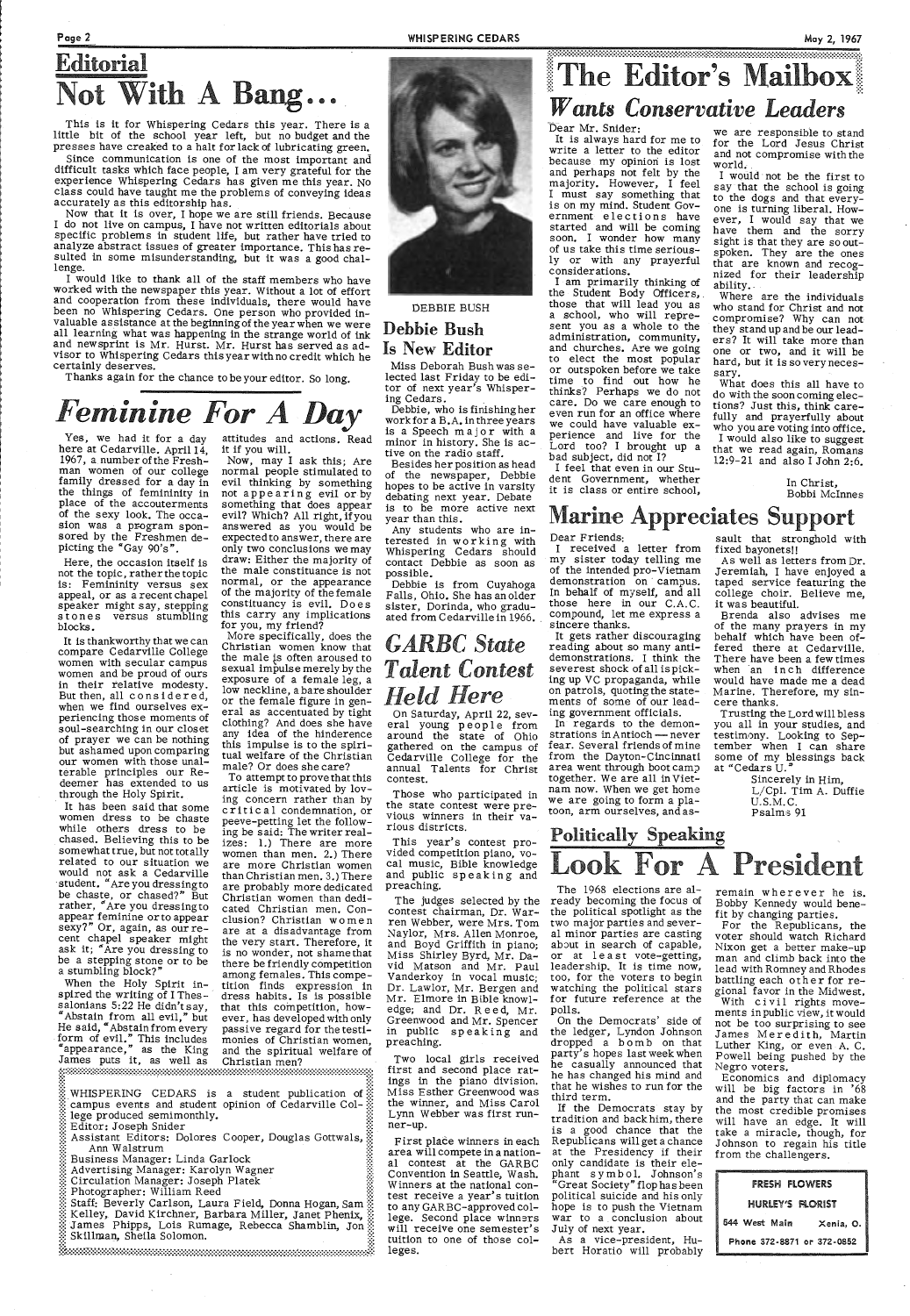



# May 2, 1967<br>
SS Of ST IVhore Did The Meaning Co ? Faculty Forum Where Did The Meaning of the Go?<br>
by Harmon Bergen<br>
in books and messages church?"<br>
about preaching, it is popular To begin properly, we must what I do by these verse explains that verse,<br>
to deal with topics such as exami

mension today we need another di-

So often we listen to the Even so, there are at least ience in precise, original<br>ministered Word and come four aspects in contempor-<br>away asking our selves, ary preaching which dis-<br>we are bound to a religious<br>"Where was t

than just fulfilling my duty, it is almost unspiritual to admit to inner conflict. Al-

6. healthy in the Constitution defined Cedarvillians. <sup>57</sup> them to greater degrees of<br>1. Since you will frequently excellence.

to show their real feelings.<br>If you think the Puritans  $\prod_{n=1}^{\infty}$  an  $\prod_{n=1}^{\infty}$  ating myself? I cannot meet dombat boots. This will to show their real teelings.<br>
brighten up your teachers' If you think the Puritans **The American** ating myself? I cannot meet<br> *a* showing else can. <sup>Were</sup> real gone kooks, or the animal in a with were real gone kooks, or the **LILE ALILETICILIE** with him as with an equal,  $\frac{P \text{ ro} \text{ g}}{P \text{ o} \text{ m}}$  or as one experienced with swingers, or the Wooblies  $\int P \text{ o} \cdot \hat{L} \cdot \rho \cdot \hat{L} \cdot \rho \cdot \hat{L} \cdot \rho \cdot \hat{L} \cdot \rho \cdot \rho \cdot \hat{L$ swingers, or the Wooblies  $L$ egion Likes  $U$ s my problems.<br>were rat finks, don't hesi-<br>tate to say just that. We of the American Legion fronted with words rather

on the ball and stimulating widely as possible whenever array of religious and in-<br>to daily devotions, without<br>them to greater degrees of this happens. Your instruc-<br>excellence, tors will hold themselves sit for 30 minutes 1. Since you will frequently excellence.<br>
encounter circumstances 7. Always remember that indebted to you forever for to a speaker who cannot fact is and remains that<br>
beyond your control which you, as an individual, are c will make it impossible for the most indispensable and tion.<br>you to do your beloved as-<br>signments, dream up un-every class. Dominate all low these simple, easy sug-<br>usual excuses. For example: discussions, making sure gest them.

will love giving you the per- quote multitudinous hymns efforts did not go unnoticed. Yields to its sonal attention involved in and scripture verses (com- Wishing all of you the best weaknesses. making out a test especially for you.

professors are your best 10. One of the most im-<br>friends. Drop in at their portant attributes of the<br>homes unexpectedly or call educated man is the ability<br>them late at night just to to relate the past to the  $\begin{array}{c|c|c|c$ homes unexpectedly or call educated man is the ability<br>them late at night just to to relate the past to the *Listen To* you are supposed to do what<br>chat or offer advice. You present. Use the current  $\begin{array}{|c|c|c|c|c|c|c|c|$ might even might even study gradebooks vernacular at all times:  $\sum_{k=1}^{\infty} VV\cup N^{k-1}$  But what if I have already and future quiz sheets to "Socrates never blew his heard for x number of times show how interested you are. . . . . Harmon Bergen 5. Inquire about your prog-<br>
That This means that, this important this means that, this important this means that, this important that the<br>
The course expecial-

school on all occasions, so a ism. As long as we have this But if a speaker allows him-<br>person represents his fam- country in the hands of people self to be monopolized by double sure that you under- person represents his fam- country in the hands of people self to be monopolized by stand. ily. Impress your instruc- like you, we have no worries, this one form without ocily. Impress your instruc- like you, we have no worries. this one form without oc-<br>tor with your outstanding We of Post 186 thought you casionally switching in 3. Miss as many exams as tor with your outstanding We of Post 186 thought you casionally switching in possible. Your professors training by being able to might like to know that your topical patterns, he soon will love giv and scripture verses (com- Wishing plete with reference) verba- in life, plete with reference) verba- in life, We are repeatedly faced tim at every possible oppor- Chas. W. Thompson with men who in substance tim at every possible oppor- Chas. W. Thompson with men who in substance

present. Use the current  $\sum_{y \text{ e} \text{r} \text{n} \text{ a } y \text{ a } y}^{y \text{r} \text{m} \text{ b}}$  WCDR-FM But what if I have alread

destined to become an im-<br>portant breakthrough in the in the Constitution defined which you couldn't care less conflict.<br>field of education, are pub- in detail, Your teachers will about. Develop the art of Consequently, wh

discussions, making sure gestions, you may find that spiritual ascendancy de-<br>that the attention of teachers your professors are so pends on his inner armis-<br>and students is always charmed by your presence tice.

# **Legion Likes Us** my problems.

4. Never forget that your tunity.<br>
Professors are your best 10. One of the most im-<br>
Pact 186 schoolish means are giving us a Sundaythat "this means that, this

plus to deal with topics such as examine our own hearts, Thirdly, not only are we "power in preaching," "sim-whether the problem is not treated and re-treated to plicity in preaching," even in the receiver, rather than wor mension in our messages to that all too often we come to in trite clusters of trite<br>believers, relevancy or church or chapel with un-<br>meaningfulness in preach- prepared hearts and dis-<br>vailing impotence to express meaningfulness in preach- prepared hearts and dis-<br>ing.<br>fo often we listen to the Even so, there are at least ience in precise, original<br>minimum with the Even so, there are at least ience in precise, original

minister the Word so often tance from our problems<br>teen Points really turn me assume the stance that they and blindly throw stones at<br>on," or "Milton's sonnets have experienced much, them, We hear messages It is a well-known fact that a healthy interest and an on," or "Milton's sonnets have experienced much, them. We hear messages<br>half the battle of getting good inquiring mind. When your are groovey." learned much, and now w

> The Gospel is not only suf-<br>ficient for salvation, it is<br>also sufficient to guide us into a perceptive, fulfilling<br>and winning walk with God. Preaching the whole Gospel is more than just explaining verses and doctrines; it includes sympathetic coaching for the runner who wants to run the race. But the coach must be able to run too.

## Little Time Left to Up Grades externalized. The people who We seem to stand at a disby ANN WALSTRUM 6 Asking questions shows team Define  $\epsilon$  is a compact of the Word so often tance from our problems

It is a well-known fact that grades is won if you are on history teacher is in the 11. Some teachers have the are to come up to their level misty archaicisms of "for-<br>the "right side" of your pro- middle of explaining the revolting tendency to get inportant breakthrough in the in the Constitution defined<br>field of education, are pub- in detail. Your teachers will

ly just before grades are coming out. The best time to do this is five minutes after your professor's ofafter your professor's of- fice hours were scheduled to

the mice and and cockroaches and students is always charmed by your presence tice, it away," or "My focused on you. It at they may see fit to keep How can he sympathize with room mate stepped on it  $\frac{8}{5}$ . Call a spade a spade, you while wearing her muddy Too often students are afraid few more years.<br>
combat boots." This will to show their real feelings.<br>
my needs without humilibrighten up your teachers' day as nothing else can.<br>2. Showing a genuine interest in the you on good terms instructor. Let him instructor. Let him stay af- tate to say just that. We of the American Legion fronted with words rather<br>ter class every day to re- 9. Just as a Cedarville would like to commend you than ideas. Textual preachter class every day to re- 9. Just as a Cedarville would like to commend you than ideas. Textual preach-<br>explain the assignment and student represents his for your stand on American- ing is a wonderful blessing. explain the assignment and student represents his for your stand on American- ing is a wonderful blessing.<br>go over the lecture, making school on all occasions, so a ism. As long as we have this But if a speaker allows himdouble sure

Finally, our speakers seem to be able to deal with guilt<br>only evangelistically. That guilt is one of the greatest<br>problems a believer has to contend with, is almost unheard. So many seem to miss the fact that the b e 1 i e v e r senses a deadening cloud of guilt not just because he has broken some commandment, but also because of forces about him and in him which he only vaguely recognizes, and which he can only clum- sily ward off.



close. Be certain to demand a detailed explanation of the grading system - even<br>though it has been covered several times — and then make invaluable suggestions as to how it could be  $im$ proved. TOILET ACCESSORIES SCHOOL SUPPLIES STATIONERY RECORDS AND BOOKS GREETING CARDS Conveniently Located Right on Campus HARNER'S CEDARVILLE SUPER YALU MARKET Meats - Produce - Groceries PHONE SO 6·1201 Cedarville Lumber Company Lumber *&.* Building Material Phone SO 6-2611 CEDARVILLE, OHIO Cedarville 766·5220 **College Hill IGA**   $^{\prime\prime}$ CHECK  $-$  SEE  $-$  COMPARE IGA HAS THOUSANDS OF LOWER PRICES" 'It's The Total That Counts' Store Hours: Monday • Tuesday • Wednesday 8:30 to 8:30 Thursday· Friday • Saturday 8:30 to 9:00 Across from College Farm House Phone 766·4481 Cedarville, Ohio